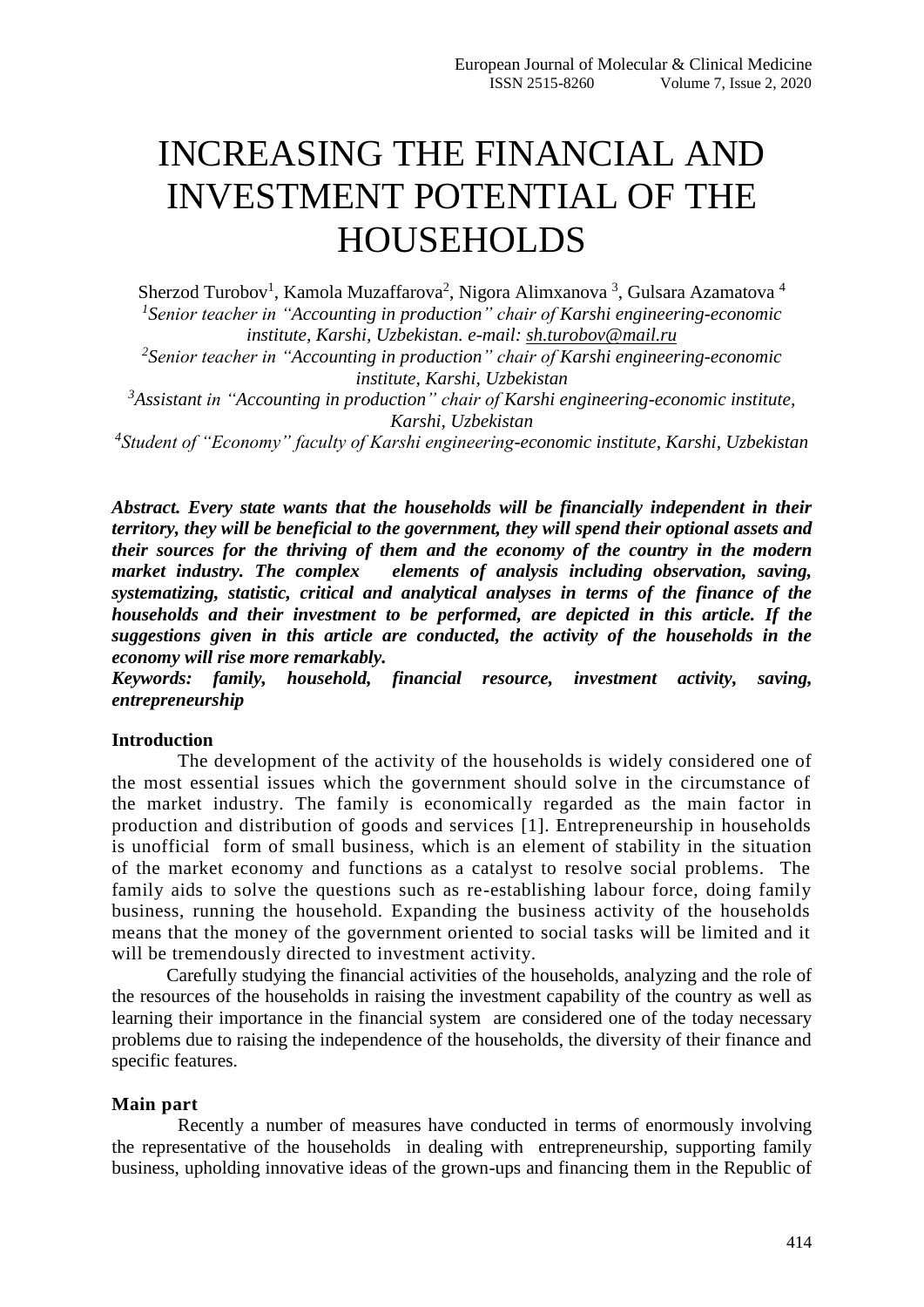Uzbekistan. Particularly, in all the regions of the state supplying the households with the total degree of employment is being achieved through providing the households with doing business, self-employing, recovering national craftsmanship disappearing, widen the pursuit of the craftsmen, assisting females to carry out business initiatives for strengthening their position and role in the social-economic life of the country, favoring promising idea and projects of the young entrepreneurs and efficiently financing them.

The foundation is being created for attracting the families to business activity largely, possessing the source of their additional and stable income, highly developing national craftsmanship, actualizing the business enthusiasm of the women, accomplishing ideas and projection of the new entrepreneurs as well as providing th people with jobs in the territories of the country. Additionally, it is demanded to systematically continue financing the projects with privileged stipulations related to radically increasing propensity of the people by the revenue obtained from labour, especially, climbing the number of the needy families which do craftsmanship, home-based work and other types of the entrepreneurship pursuits together with organizing manufacture and service, enlarging to produce agricultural products by productively using the greenhouses of the people and empty sowing areas in the unused areas [2].

What is more, a range of reforms has been continuously carried out in our republic for many years so as to accommodate the massive portion the people with occupancy in our country, go up their finance abundance and encourage them to act according to the today market economy. For instance, the works being effectuated area in the agricultural will be an obvious example. One of the basis reasons that many reformations are being performed in this area is that deeply scientific researches should be conducted in the area to solve the problems such as the main part of the population residing in the countrysides in our republic, the lack of the people having a full-time job within them, the high rate of inefficiently utilizing opportunities existing, a few number of the objects infrastructure, the demand on investment. The optimal way of the solutions of these kinds of the problems is to extent the business pursuits in the households in the country.

The households save a portion of their revenue and the savings of the households are important source of the investments for any country in the circumstance related to the financial market. It is found in the process of analyzing the saving of the households in our country that these savings are not empty resource which may be oriented to the investment aims because nowadays the quantity of existing savings is small and the households do not believe in the financial institutes [3].

As a result the market industry is changing its modern landspcape, the approach to create innovative systems of self-control, widen them, optimize processes of production, along with to raise qualification quality of preparing the managers, specialists and other workers is altering. The trouble of amplifying the means and ways of management has been committed by the consequence of the economic policy accepted and run by the authority concerning improving the agriculture. Actually, every country of the world searches the cheap and easy ways of eliminating of this trouble.

To reform the agriculture and supply food safety are, no doubt, one of the most significant issues for us [4].

The oldest companies which have been operating until now are also exactly considered family companies. For instance, the Japanese building company "Kongo Gumi", the Xoshis who have been served in the hotel business for more than 1000 years, the family of De Gulen who have been dealing with viticulture in France and others can be shown as an example. Due to family entrepreneurship small commercial emporiums,shops and workshops turned into the popular firms in the whole world, for example, Oral-B, Siemens, Adidas, Samsung Electronics and others [5].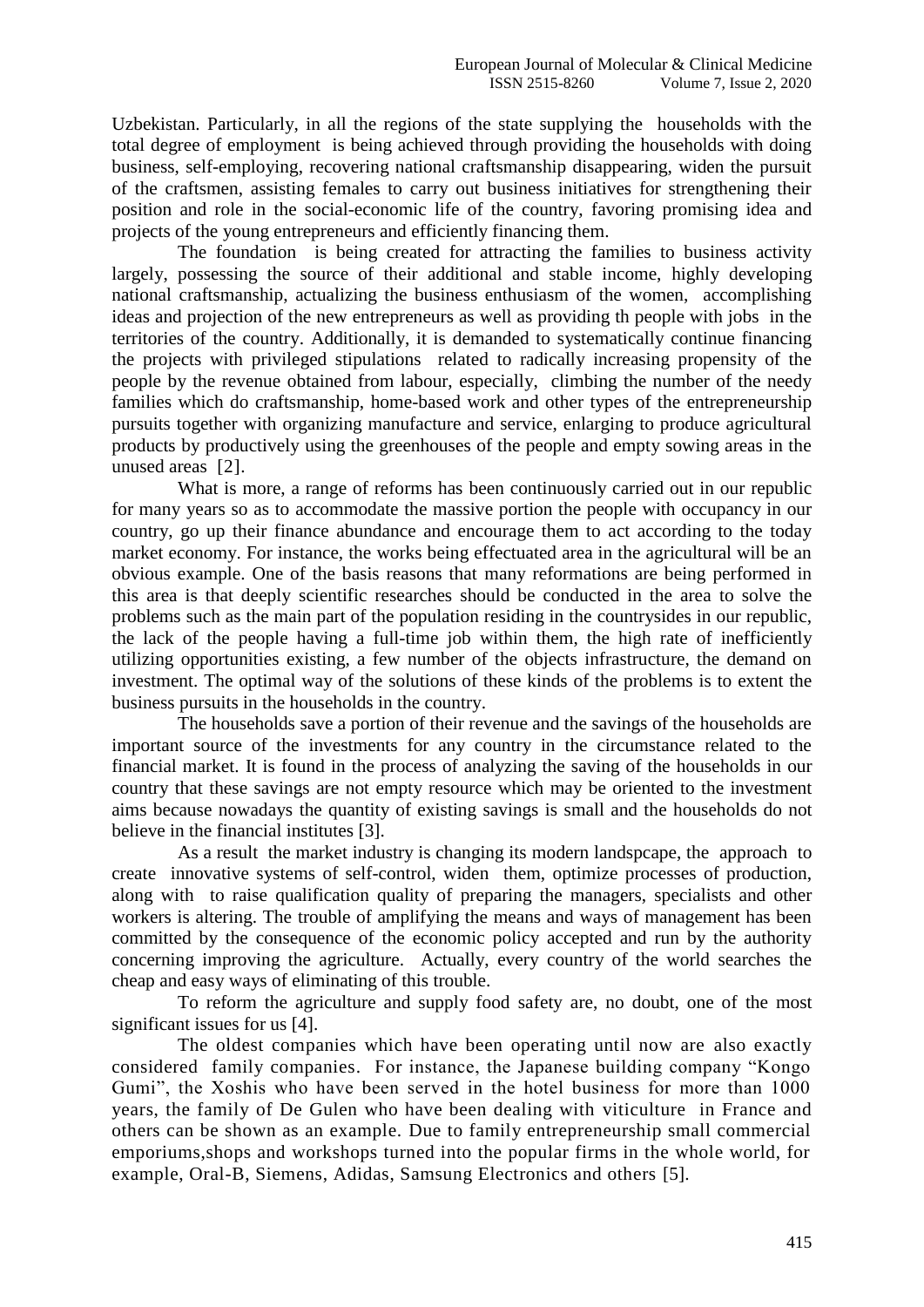Each state aims to strengthen financial prosperity of the population of the country, which is fulfilled by using a means of various ways and methods. As a consequence tested ways and methods may not sometimes give a noticeable effect. The economy obliges every citizen to be permanent in motion and search in the situation of passing of the current innovative economy. Therefore, the prime portion of the people has the empty areas for the greenhouses, horticulture whereas they are used for neither natural economy nor commodity economy in our republic. In the innovative economy each person must struggle to elevate their financial well-being. Moreover, there is the second importance of this problem which enhances the health of the people through moving physically, fastening blood to circle, meliorating the surroundings, getting used to cleanliness and neatness, enjoying the works done, being a nice example to young generation. Not with standing, some layers of the population do not have a chance to fully execute all the opportunities because of their insensibility and negligence. There are fundamental actions which everybody ought to fathom in the passing situation of the innovative economy. They are:

-All possibility have better be utilized effectively and maximally to amplify the financial abundance;

-The revenue of the family must be risen by not only one work but also several activities;

- Every member of the households should know the limitation of their chances, use them, mean the circle of usage and the amount of income taken from them, the factors of growing them.

It is considerably paramount that what the appointed measures and actions on the high progressing and liberation of economy are applied to life in the third direction of "The Action Strategy" oriented the development of the Republic of Uzbekistan with the initiative of Shavkat Mirziyoyev, the President of the Republic of Uzbekistan, over a seven year period from 2017 to 2021 will serve to firstly provide the economic stability of our country and finally raise the welfare of the people. According to the meaning of the decree about "the actions of deeply perfecting the system of efficient usage of planting fields of the agriculture, protecting legal benefits and rights of the owners of farms, greenhouses and erfs" [6] admitted by the head of our country on 9<sup>th</sup> January, 2017, effective management of land resources is dramatically necessary.

The essential condition of climbing economic activity of households as the subject of the market economy is that the social-economic function is conducted by the households, furthermore, entrepreneurship and innovation activities are settled.

These days the opportunities which the households make a profit is widening. Using the elements of the digital economy their business chances and the amount of investing the economy rose. The digital economy impels the emergency of the digital generation. It is potential that digital generation is clearly distinguished from other generations in the matter of values and lifestyle, that is way, it is the first generation that grow with the development of the digital media [7].

The number 3777 of Decree about performing of the project named "Every familyentrepreneur" accepted by the President of the Republic of Uzbekistan on  $7<sup>th</sup>$  June, 2018 is considered an important, normative document determining legal, economic-financial bases of ameliorating economic activity of the households in our republic in order to create the conditions for every family to deal with business and have persistent earnings.

In the decree it is claimed that the project "Every family-entrepreneur" focused to ensure to accomplish remarkably positive changes in the degree and quality of the living standards and amend financial conditions of the people in firstly far and heavy natural climate territories of every region and every city in our state will be fulfilled. In this project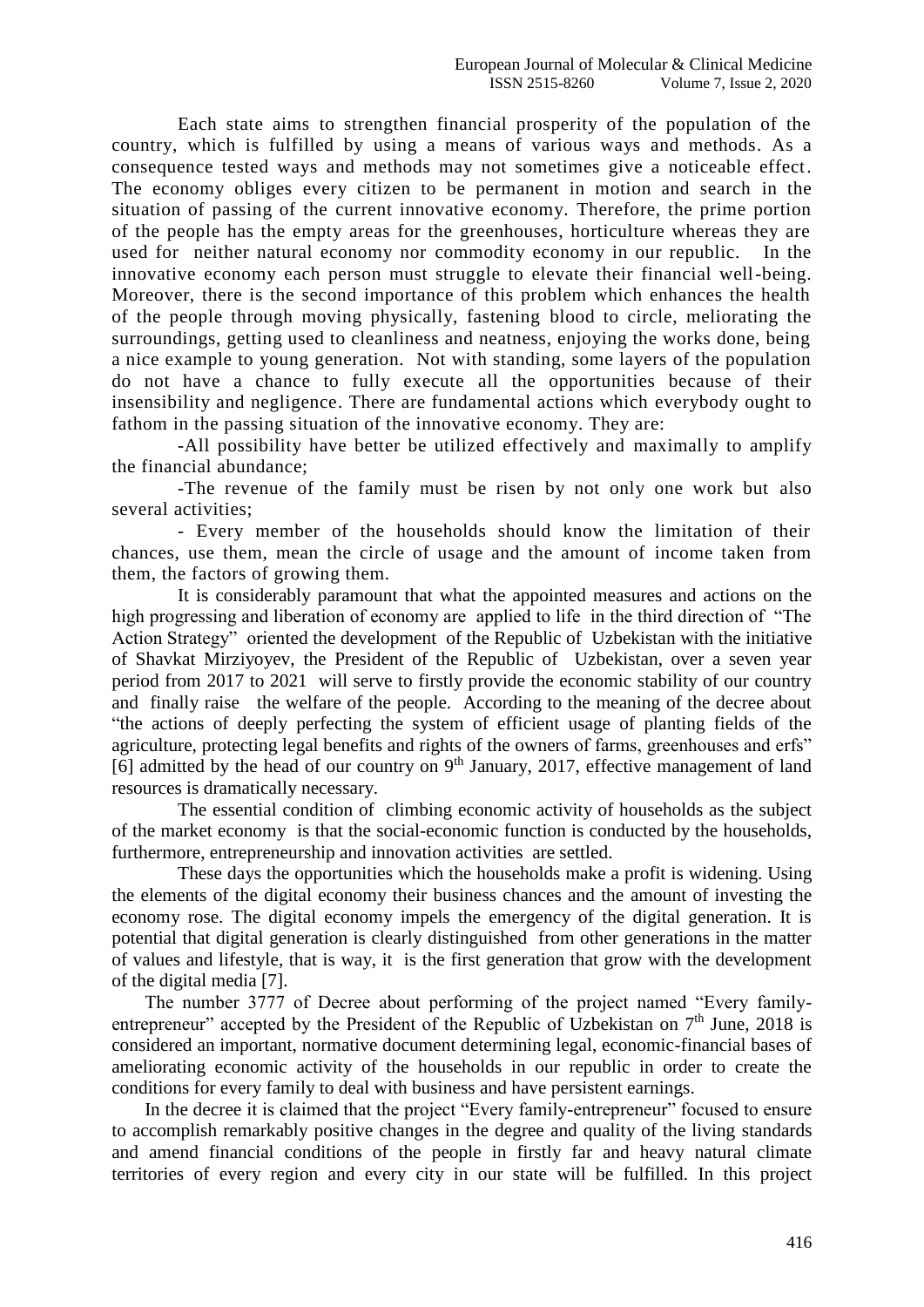completely supporting the enthusiasm of the households who have a craving to do business, giving them privileged credits, organizing entrepreneurship activity and supplying with systematically practical assistance for performance by the governmental organizations have been marked [8].

The law-327 "about family entrepreneurship" was accepted on  $26<sup>th</sup>$  April, 2012 in the goal of assisting to promote the business activity in the families and provide their legal interests in the Republic of Uzbekistan. The law including 35 clauses illustrates the foundation of regulating the family firms, setting up their activities and stimulating them. Particularly, in the  $4<sup>th</sup>$  clause of this law the following definition is given: "The family company is a small entrepreneurship subject established on the property of every member as well as the common property joined by sharing or together possession of the family company participants on the optional basis for the realization of producing goods (doing works, serving) and sale of them by the family company participants. The activity of the family firm is founded on the personal labour of its participants. The family firm is one of the organizational-legal forms of the business subjects [9].



#### **Diagram 1: The number of the family companies [10].**

If we analyse the above information about the number of the family companies in terms of the data aforementioned, according to the case on 1 March in 2018 and 2020, newestablished companies have increased to more 2921, the companies operating their activities have gone up to more 17574, the registered ones have risen to more 18672 in 2020 than in 2018. 5,2 percent (1098 of them) of the total number of the companies registered have not fully started their activity regarding the situation on 1 March, 2020.

If the information on the family companies are widely analysed, concerning the condition on 1 March, 2020 the whole number of all the companies and organization registered in the republic reached at 435257, 411064 of which began to work although 5,5% of them did not operate their activity due to some causes. 349918 of the total of the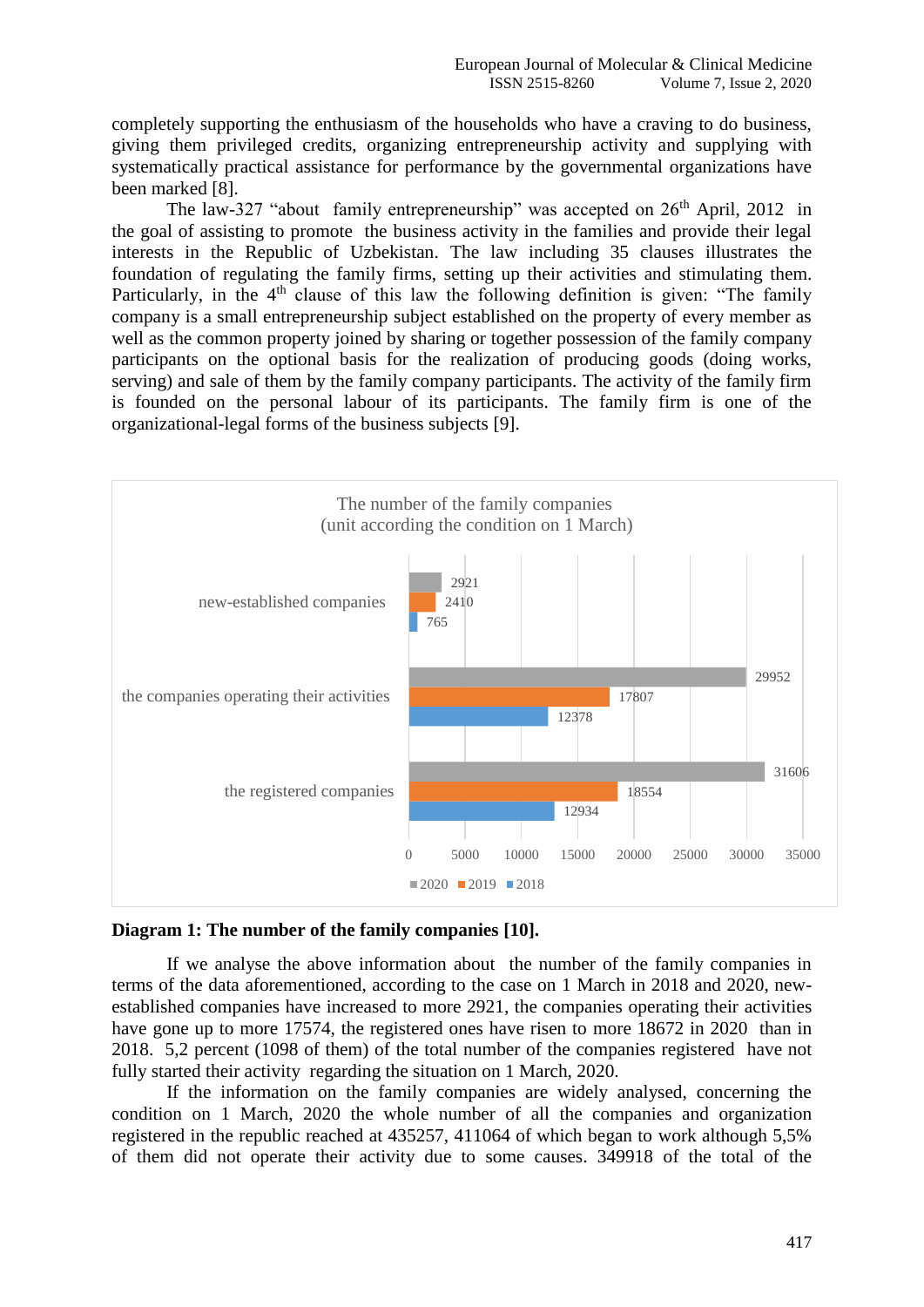companies are the companies dealing with sale along with commercial activity, 29952 of which are considered the family companies.



Source: It was made by the data of the Statistics Committee of the Republic of Uzbekistan. **Diagram 2: The quantity and upward trend of the GDP per capita [11].**

In many economic books the definition of "household" is used as the definition of "family", however, the households varying the family might compose not only the relatives but also one, two or more than two other members.

The household-such an economy that one or a few persons who possess the common budget operate and manage.

The household- a group of the people who reside together in a certain accommodation, run the household expenses by fully or partly gathering their earnings. In this case the relative relationships do not need to be among the members of the household [12].

A number of the types of the households are differed;

-Individual households ( by single people, individuals or a few number of the families as well as on the basis of detachment with these families).

-Collective households (permanent or temporary groups (bedrooms, barracks, cameras and others) set up by the people to organize the joined society and their daily living).

The households were suggested to divide into four groups as a result of the researches carried out by R. Blad and D. Vulf in 1960 calculating their characters and features of the decision because of differently managing the family budget of the American families.

1. The type of personal (autonomous) family is represented with the distribution of labour and together deciding on compromising.

2. The type of family which the dominance of the man is superior is that the man is a prime breadwinner of the family and is considered a decision maker for all family members. The role of woman is focused to operate a business.

3. The families which the dominance of the female is high is that the position of the female is great to decide financial decisions while the male just lifts some weights of providing the daily part of living in the family.

4. The type of the inseparable family which the roles of husband and wife are equally distributed.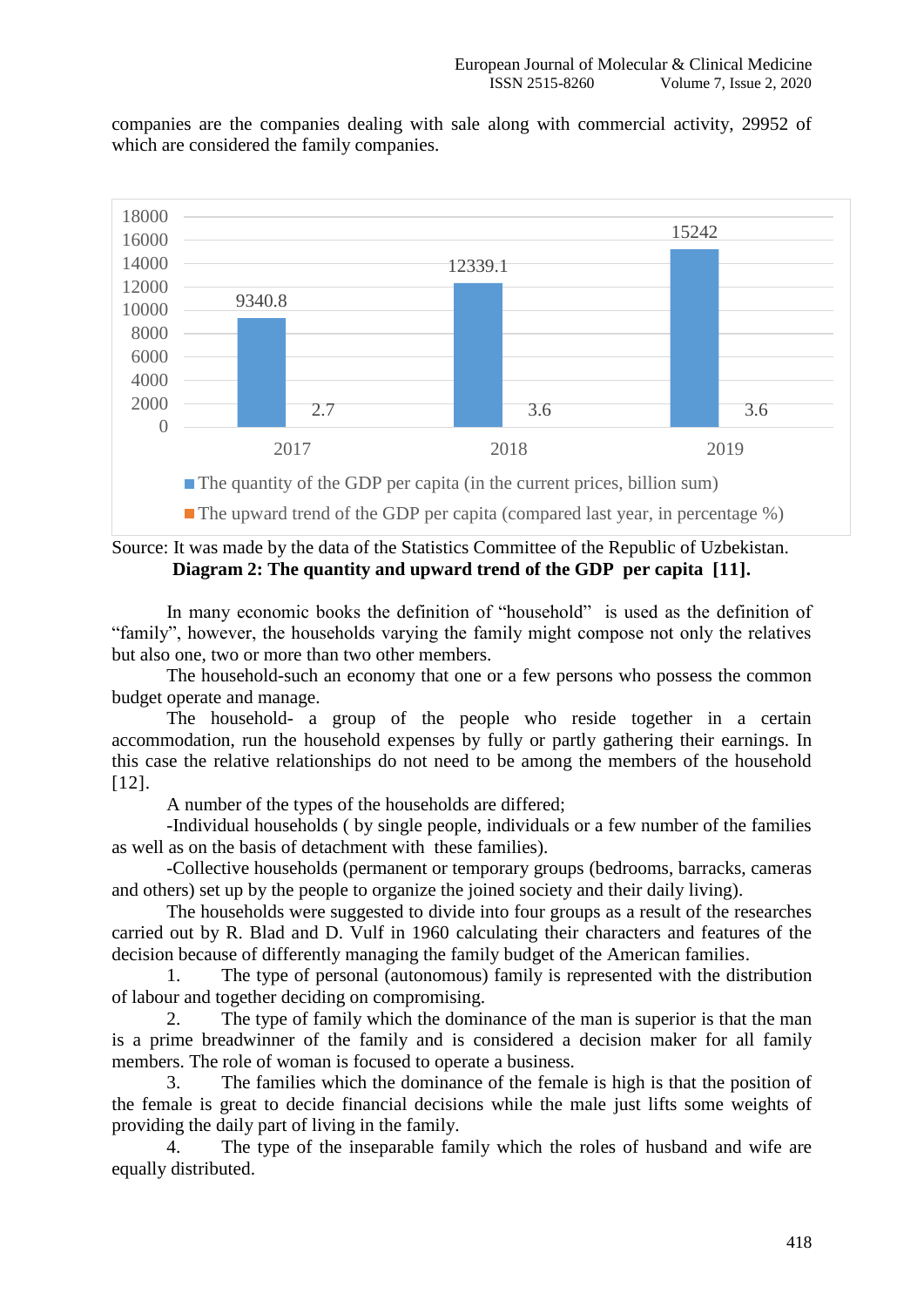After 30 years, in 1989 R. Blamberg and M. Koleman concluded the followings:

1. The chief income of the male in the family.

2. The proportion of the income of husband and wife.

3. The financial resources take a major lead in sharing economic roles in the family as a consequence of doing explorations on the independent budget of husband and wife [13].

In the management of the finance of the households additionally we think adding the below two types will be purposeful because of the results of the researches conducted and the specific features the people in our country:

1. The dominance of mother-in-law in the family. In this type of the family mother-in-law plays a main role in using financial resources, division or having them. In some families son (son-in-law) or daughter (daughter-in-law) hands the financial assets such as salary, cash money, earnings straight to mother-in-law and as a result mother-in-law is regarded as the manager of the financial resources of the family. Or mother of daughter-inlaw provides the young family financially to achieve its freedom and to be self-control during some period or the whole life.

2. The dominance of father-in-law in the family. In it in some nations the young family lives in the house of the parents of son-in-law until gaining its financial sovereignty. Regarding the domination of man, the point of view of respect to the adults who are older and a far experience father-in-law is the manager of the financial resources of the family. Or father of daughter-in-law supplies his daughter to suffer better life and not to come across the financial issues in some period or till the end of his time.

3. The characters of the finance of households:

-The finance of the households is supposed more primary than the finance of the government and cooperative;

The finance of the households serves as a basis to the development and enlarging of the finance of the government and cooperative;

The finance of the households forms in all the stages of the distribution and redistribution of revenue;

The finance of the households calculates the amount of the affordable demand in the economy;

In the process of the forming finance of the households the transformation of personal saving to investments commits;

The finance of the households is the chief rate determining the economic welfare of the people.

The financial stability of the households which is the level of income ought to be grown up so as to strengthen their places in the investment of the economy, but if there is an upper rate of destitution in the state, it will be hard to accomplish this work.

In order to climb up the well-being of the people the projects such as "Every familyentrepreneurship", The young-our future", "Flourishing village", "Flourishing neighborhood", "developing the erfs" were accepted. During the last two years about 10 trillion sums of the privileged credit were allocated by the governmental budget in terms of only the project of progressing the family business. Certainly, it was utilized for supplying the employment of the population and creating the source of revenue for the families. According to the initial calculations, 12-15% or 4-5 million of the population is povertystricken. This means that their daily income includes less than 10-13 thousand sums. Or one family may have both a car and cattle, not with standing, one penniless person who is seriously ill spend 70 % of his earnings on treatment. So may it be said that this family is rich  $[14]$ ?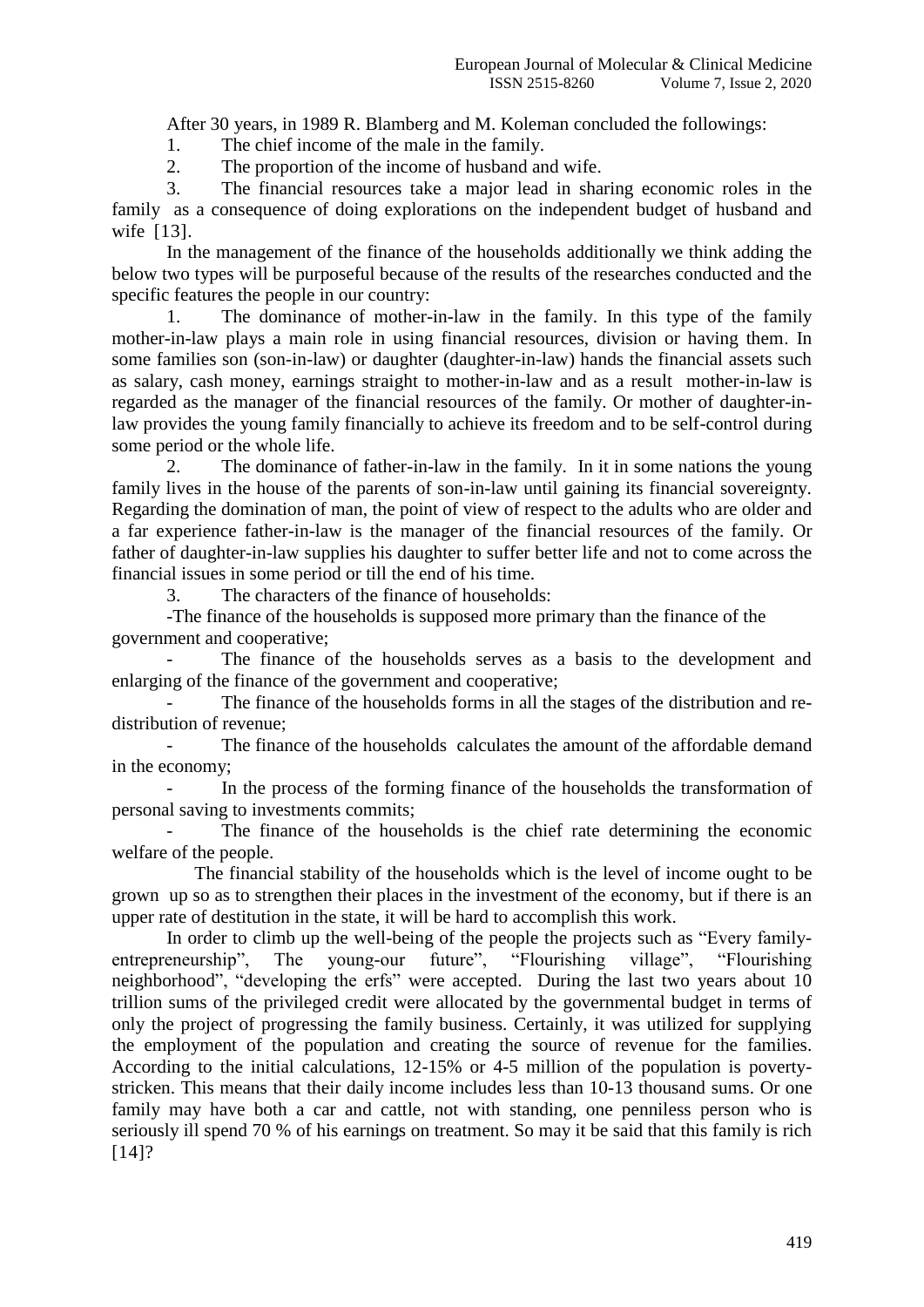A great number of meaning and significance lie under the above comments and numbers mentioned by the President of the Republic of Uzbekistan. One of the basically governmental targets of effective taking policy concerning dipping the degree of poverty of the people is magnifying the share of the households in the investment of the economy through amplifying their financial independence.

The amount of Grossing Domestic Product in the Republic of Uzbekistan constituents 511838,1 billion sums (57907 million USA dollars) in the current prices in the period of 2019. The quantity of per capita of the GDP was accounted for more 5901,2 million sum in 2019 than the one in 2017, which means that it climbed to more 0,9% in 2019 than the one in 2017. However, these trends are moderately important due to the fact that the needs of people are arising and the prices are changing despite providing the upward trends.

| rtziono in 2017                |                  |                            |                 |  |  |  |  |  |  |
|--------------------------------|------------------|----------------------------|-----------------|--|--|--|--|--|--|
|                                | The              | Including, in terms of the |                 |  |  |  |  |  |  |
|                                | investment to    | source of financing        |                 |  |  |  |  |  |  |
|                                | the total main   | The personal               | The personal    |  |  |  |  |  |  |
|                                | capital, billion | revenue of                 | revenue of the  |  |  |  |  |  |  |
|                                | sum              | the people, in             | people, billion |  |  |  |  |  |  |
|                                |                  | the                        | sum             |  |  |  |  |  |  |
|                                |                  | percentage %               |                 |  |  |  |  |  |  |
| The Republic of Uzbekistan     | 189924,3         | 8,6                        | 16333,5         |  |  |  |  |  |  |
| The Republic of Karakalpakstan | 8434,6           | 10                         | 843,5           |  |  |  |  |  |  |
| Regions                        |                  |                            |                 |  |  |  |  |  |  |
| Andijan                        | 8183,7           | 16,9                       | 1383,0          |  |  |  |  |  |  |
| <b>Bukhara</b>                 | 9867             | 12,9                       | 1272,8          |  |  |  |  |  |  |
| Jizzakh                        | 7919,3           | 6,6                        | 522,7           |  |  |  |  |  |  |
| Kashkadarya                    | 23525,3          | 5,7                        | 1340,9          |  |  |  |  |  |  |
| Navoi                          | 17775,3          | 6,4                        | 1137,6          |  |  |  |  |  |  |
| Namangan                       | 12187            | 11,2                       | 1364,9          |  |  |  |  |  |  |
| Samarkand                      | 9798,6           | 15,8                       | 1548,2          |  |  |  |  |  |  |
| Surkhandarya                   | 12232,4          | 8,2                        | 1003,1          |  |  |  |  |  |  |
| Sirdarya                       | 6129,2           | 3,7                        | 226,8           |  |  |  |  |  |  |
| Tashkent                       | 16935,1          | 9,5                        | 1608,8          |  |  |  |  |  |  |
| Fergana                        | 9164,2           | 14,1                       | 1292,2          |  |  |  |  |  |  |
| Khorezm                        | 5566,8           | 18,2                       | 1013,2          |  |  |  |  |  |  |
| <b>Tashkent City</b>           | 41497,9          | 4,2                        | 1742,9          |  |  |  |  |  |  |

| 1-table: The investments to main capital regarding the sources of financing across the |  |
|----------------------------------------------------------------------------------------|--|
| regions in 2019                                                                        |  |

Source: It was re-made by the author based on the information of [https://stat.uz/uploads/docs/invest\\_dekabr\\_uz.pdf](https://stat.uz/uploads/docs/invest_dekabr_uz.pdf)

In January-December of 2019 189924,3 billion sums of the investment to the main capital were directed, including 26,6 % of these investments was financed by the account of the centralized financial sources and 73,4 % was financed by the non-centralized financial sources. 8,6 percent or 16302,5 sums of the investments to the main capital was formed by the saving of the people. The investments to the main capital oriented by the money of the people in Andijan, Bukhara, Namangan, Samarkand, Fergana and Khorezm regions are more than the rest of the regions in the state.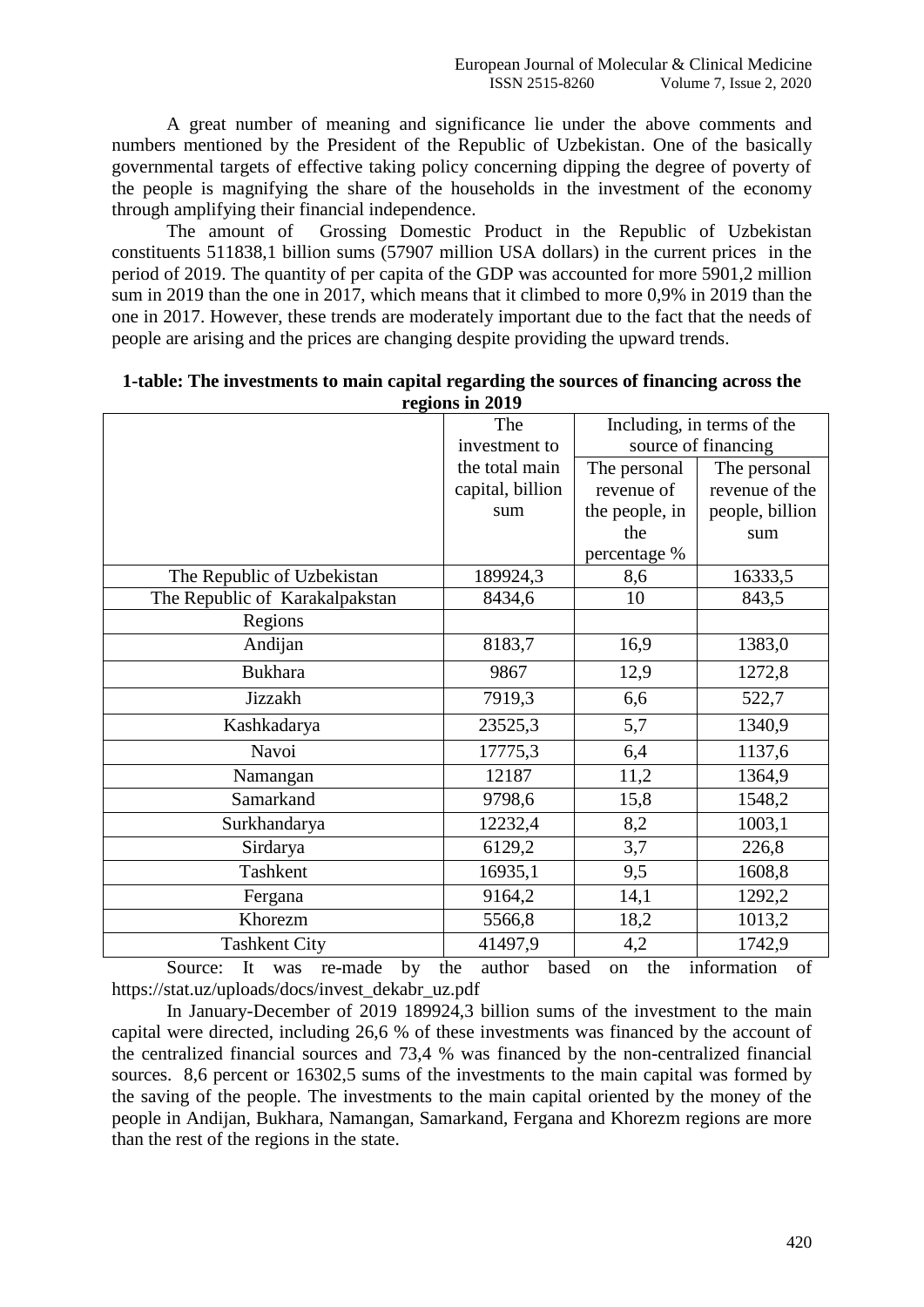|                                                                                                                                       |                          | billion, sum        |  |
|---------------------------------------------------------------------------------------------------------------------------------------|--------------------------|---------------------|--|
| The indicators                                                                                                                        | The<br>value,<br>billion | Percentage,<br>$\%$ |  |
| Population funds                                                                                                                      | 16302,5                  | 8,6                 |  |
| Unguaranteed and other foreign investments and credits                                                                                | 21615,4                  | 11,4                |  |
| Foreign direct investments                                                                                                            | 37171,3                  | 19,6                |  |
| Credits of the commercial banks and other borrowed funds                                                                              | 24856                    | 13,1                |  |
| Enterprise funds                                                                                                                      | 39292,3                  | 20,7                |  |
| of the Republic of<br>The foreign investments under warranty<br>Uzbekistan                                                            | 27866,4                  | 14,7                |  |
| Fund for Reconstruction and Development                                                                                               | 6511,9                   | 3,4                 |  |
| <b>Physical Culture and Sports Development Fund</b>                                                                                   | 31,3                     | 0,0                 |  |
| Water Supply and Sewerage Development Fund                                                                                            | 1759,2                   | 0,9                 |  |
| The budget of the Republic                                                                                                            | 14518                    | 7,6                 |  |
| It<br>by<br>based<br>Source:<br>re-made<br>the<br>author<br>was<br><sub>on</sub><br>https://stat.uz/uploads/docs/invest_dekabr_uz.pdf | the                      | information<br>of   |  |

## **2-table: The content of the investments to the per capita regarding the sources of financing [16]**

 According to the result of the research which the World Bank conducted in terms of the upgrade of 14 countries (Chine, Turkey, Portugal, Thailand, South Korea, Japan and others) the key source of the domestic investments of the country is the savings of the people, which constituent average 15-17 percent of the GDP [17].

Thus, the savings of the households do not only serve as a potential financial resource by attracting the investments to the domestic economy but also encourage the economic growth. With the help of it the process of financing the internal and external loans of the state together with the modernization of the economy occurs.

|                                      | $P - P - P - P$                                         |              |              |                             |                             |                   |              |              |
|--------------------------------------|---------------------------------------------------------|--------------|--------------|-----------------------------|-----------------------------|-------------------|--------------|--------------|
| N                                    | The name of the<br>indicators                           | 2013         | 2014         | 2015                        | 2016                        | 2017              | 2018         | 2019         |
| 1                                    | The total revenue of                                    | 101661       | 117888       | 158699                      | 185036                      | 220811            | 282762       | 344700       |
| $\bullet$                            | the people, billion sum                                 | $\mathbf{Z}$ | 9,           | $\boldsymbol{.8}$           | ,5                          | $\boldsymbol{.8}$ | ,5           | ,0           |
|                                      | Compared to last year,<br>in percentage %               | 123,7        | 116,0        | 112,0                       | 116,6                       | 119,3             | 128,1        | 121,9        |
| $\overline{2}$<br>$\bullet$          | The total revenue per<br>capita, billion sum            | 3361,5       | 3832,8       | 5070,5                      | 5810,0                      | 6817,6            | 8580,0       | 10300,       |
|                                      | Compared to last year,<br>in percentage %               | 121,8        | 114,0        | 110,1                       | 114,6                       | 117.3             | 125,9        | 120,0        |
| $\overline{\mathbf{3}}$<br>$\bullet$ | The real total revenue<br>of the people, billion<br>sum | 95028,<br>2  | 110766<br>,6 | 150397<br>$\boldsymbol{.8}$ | 175273<br>$\boldsymbol{.8}$ | 201709<br>9,      | 240587<br>,5 | 256225<br>,7 |
|                                      | Compared to last year,<br>in percentage %               | 115,7        | 109,0        | 106,1                       | 110,4                       | 109,0             | 109,0        | 106,5        |

**3-table: The data on the population funds [18]**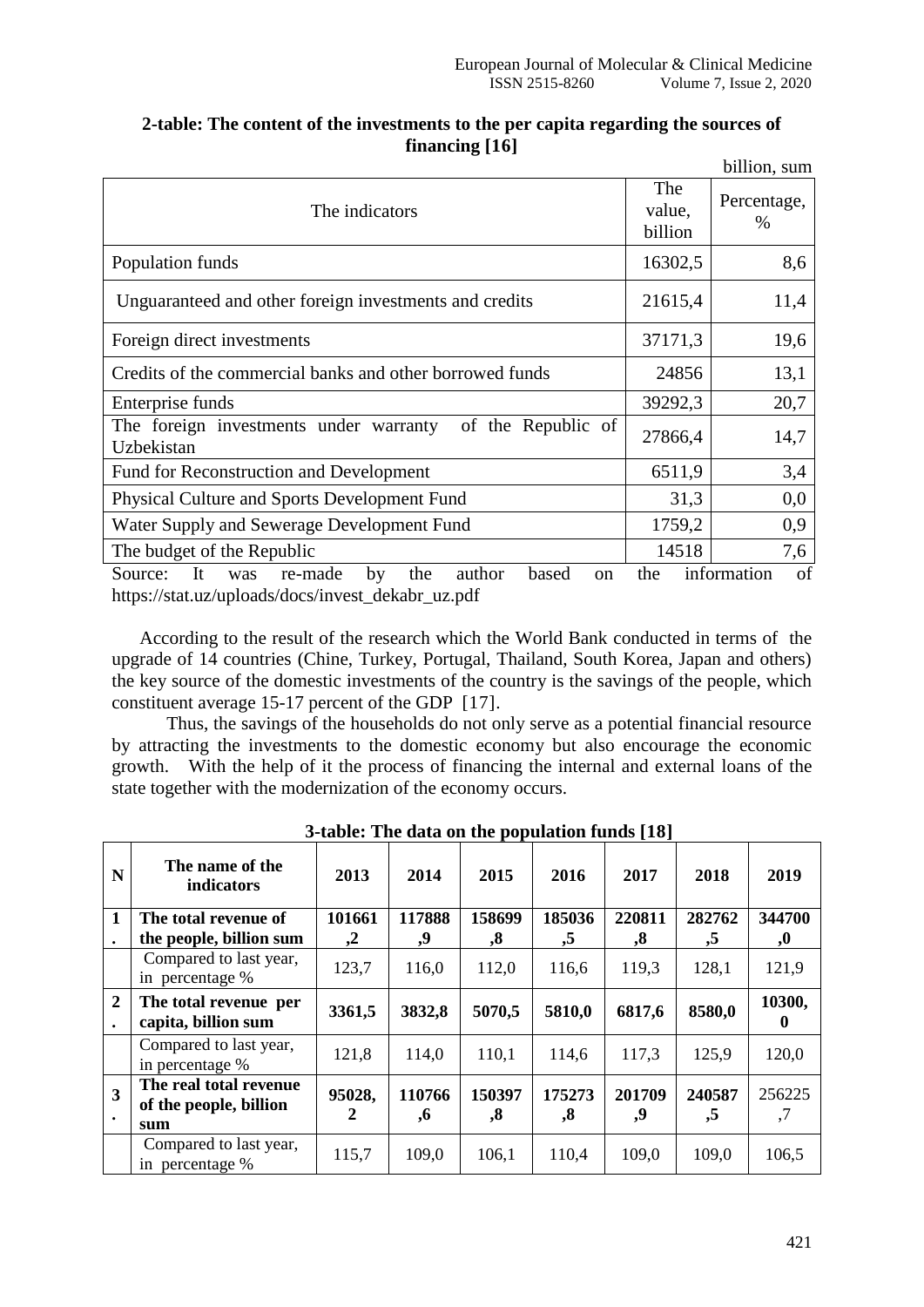| The real total revenue<br>per capita, billion sum | 3142,1 | 3601,3 | 4805,2 | 5503,5 | 6227,8 | 7300.2 | 7628,8 |
|---------------------------------------------------|--------|--------|--------|--------|--------|--------|--------|
| Compared to last year,<br>in percentage %         | 113.9  | 107,1  | 104.3  | 108.5  | 107,2  | 107.1  | 104.5  |

Source: [https://stat.uz/uploads/docs/aholi\\_daromadi\\_dekabr\\_uz.pdf](https://stat.uz/uploads/docs/aholi_daromadi_dekabr_uz.pdf)

If we analyse the total revenue of the population in the base or chain methods, there was an increse in all the given years and the middle rate of this growth was 19,6%, however, the level of inflation only amounted 15,2 percent [19] in 2019. The real total revenue per capita just rose to only 328,6 thousand sums in 2019 contrasting with the one in 2018.

If we exemplified the analysis by the total income of the inhabitants, the total income of the population composed 344,7 trillion sum, which means that 10,3 million sum of the total income matched per person. The real growth rate of total income of the people went up to 106,5% (nominal 121,9%) so that 104,5% (119,7%) rise accounted for every person. In this circumstance, the amount of real revenue of the people witnessed noticeably lower increase although the degree of inflation became 15,2 percent in the state in that whole year. 69,1 % of the total income of the population constituents earnings taken from labour pursuits (the salary of the employees and other income from their being independently employed). Within the total income of the people 27,1 percent concludes the earning of the employee such as wage, salary. Likewise, the benefits taken from being freely employed experiences 42,0 percent. The complete quantity of profit from property (13,7% accounts interest rate, 23,3% - dividends, 0,1% - income from copyrights and 62,9% - other proprietary proceeds) includes 11,9 trillion sum. Particularly, 39,2 percent of the gains obtained from the transfers accounts for social transfers (pensions -82,5 %, allowance-13,7% bursary-3,8%) and 60,8 % [20] matches to the rest of the gain from current transfers.



**Diagram 3: The content of the total income of the population in the Republic of Uzbekistan in December-January of 2019, in percentage % [20].**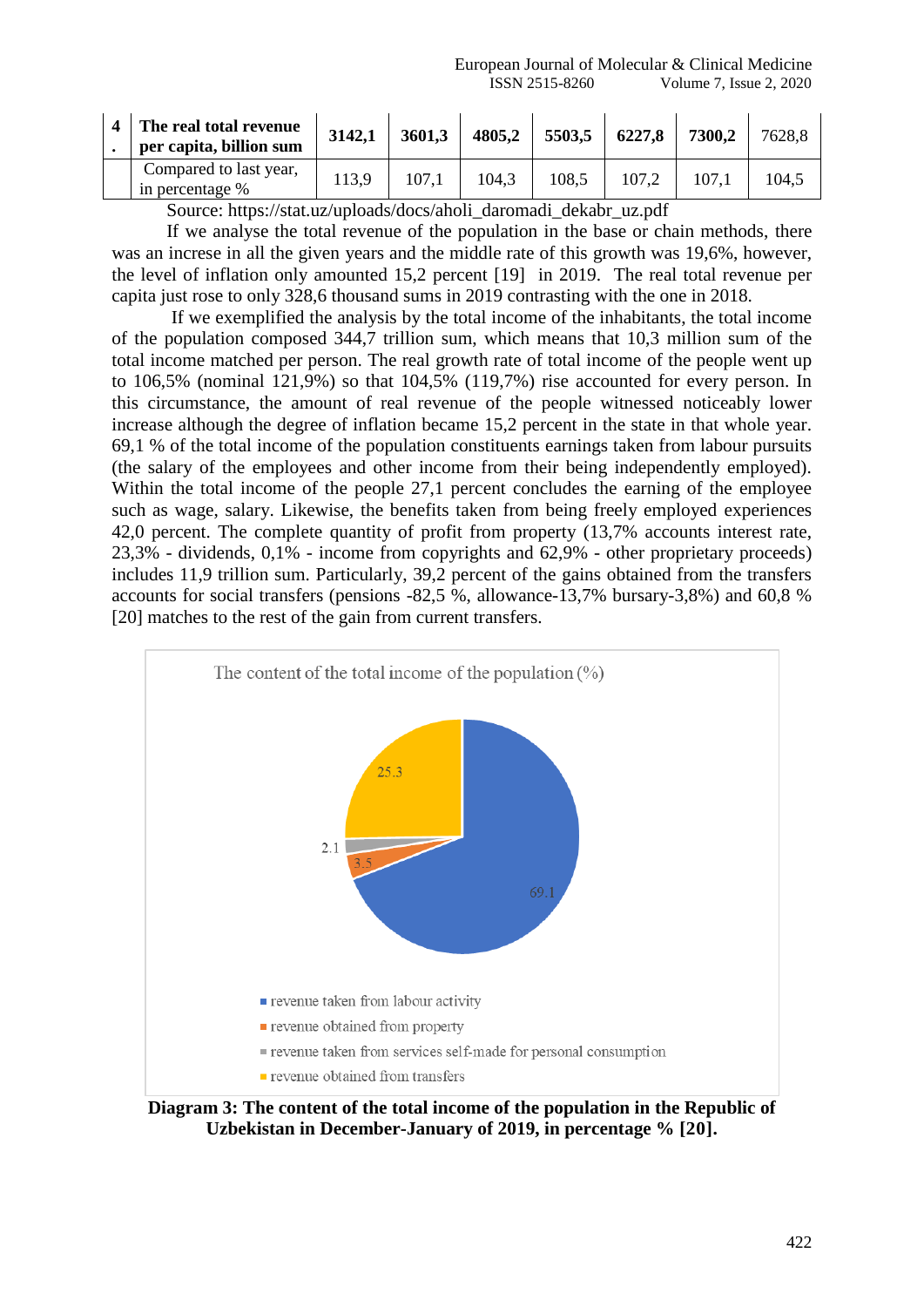The financial assets of the households are the crucial factor of their social and collective fostering and progressing in a lot of countries. In the states developed in term of the economy the financial savings of the households reaches the amount of GDP (Grossing Domestic Product) and even it can be seen that the level of the financial savings rise more enormously than GDP does.

### **CONCLUSION**

When the quantity of the income of the households soaks, the needs to their savings and investments will arise. To double the degree of the proceeds the owners of the household should not suffice with only one base of profit since everybody had better acquire several beneficial sources for completely existing and inhabiting in the current condition of the market economy. Therefore, the amount of the gain obtained from the property of the people and services self-made for personal consumption is to be multiplied. The surging rate of self-employed or dealing with the entrepreneurship activity in the revenue of the households and the income taken from the sale of agricultural products need to be expanded. The finance of the households is enormously paramount with its special characteristics in the system of the governmental finance. The sector of the households serves as a base finding out the aggregate supply in the country by forming the demand on their goods and services in the economy. The policy based on systematical and new approaches must be created by the government, local authorities and the establishments in the finance-credit system in terms of dramatically involving the savings in the economy and redoubling their attractiveness at the aim of efficiently organizing the process of domestic investments by accounts of the saving of the households. Due to the requirements of the time the participants of the households should be regularly taught the developing motivation, their knowledge, experience and skills concerning surging their proceeds, efficaciously and purposefully investing their savings.

## **Reference**

- [1] Малое и среднее предпринимательство в России. 2017: Статистический сборник ./М 19 Росстат. - M.: 2017. – 78 с.
- [2] The decree of the President of the Republic of Uzbekistan about "extra measures on largely involving people in entrepreneurship and progressing family business in the regions". 7th March, 2019, PD-4231
- [3] Berkinov B. B. "The economy of household" (textbook)-T.:" Science and technology", 2014, P.132
- [4] Mirziyoyev Sh. M. "We build the independent and profuse, democratic state of Uzbekistan together with our brave, generous people". The speech in the jointed meeting the Chambers of the Supreme Assembly dedicated to the solemn ceremony which the President of the Republic of Uzbekistan was appointed to his duty// People word, 15 December 2016. P.56
- [5] Русакова, З.К. Семейный бизнес и развитие репродуктивной экономики / З.К. Русакова, И.В. Лаврентьева // Российское предпринимательство. –М.: – 2011- №1, вып. 1. – С. 10- 15.
- [6] The DP-5199 about "The actions of deeply perfecting the system of efficient usage of planting fields of the agriculture, protecting legal benefits and rights of the owners of farms, greenhouses and erfs" by the President of the Republic of Uzbekistan on 9<sup>th</sup> January, 2017. [\(http://lex.uz/docs/3371644\)](http://lex.uz/docs/3371644).
- [7] Turobov, S. A., & Azamatova, G. I. (2020). The opportunities of digital economy and implementing it in the circumstances of Uzbekistan. ISJ Theoretical & Applied Science, 02 (82), 533-537. Soi: <http://s-o-i.org/1.1/TAS-02-82-87> Doi: https://dx.doi.org/10.15863/TAS.2020.02.82.87